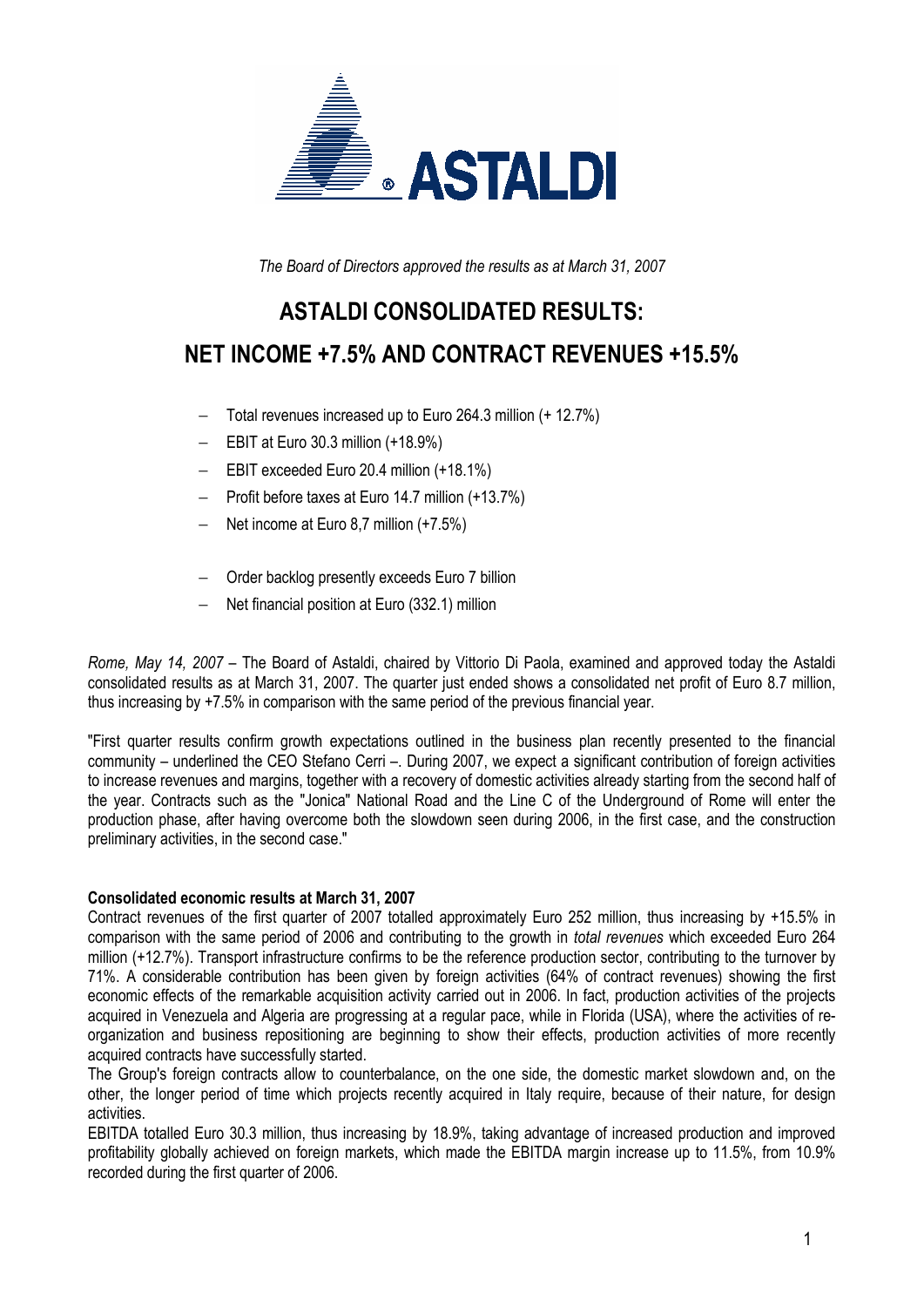The EBIT, equal to Euro 20.4 million, increased by +18.1% in comparison with Euro 17.3 million as at March 31, 2006. Therefore, the EBIT margin increased from 7.4% to 7.7%, in comparison with the same period of previous year.

Net financial charges amount to Euro 6.9 million, compared to Euro 5.9 million recorded for the first quarter of 2006. In fact, the financial result was affected by the cost of the increased volume of performance bonds related to important initiatives being executed and general contracting tenders of a considerable value on which the Group's business attentions are focusing, in Italy and abroad. Furthermore, also the positive effect of interest rate swap contracts entered into during the previous year has become evident, which allowed to mitigate the upsurge in interest rates on the financial markets.

The profit before income taxes increased by +13.7%, totalling Euro 14.7 million (Euro 12.9 million during the first quarter of 2006), thus contributing to achieve a net profit of Euro 8.7 million (consolidated net margin 3.3%).

#### Financial data at March 31, 2007

The financial position at March 31, 2007, equivalent to Euro 332.1 million net of treasury shares, increased by approximately Euro 51 million compared to end of 2006, thanks to investments approximately amounting to Euro 21 million and, for the remaining part, thanks to ongoing initiatives showing an increasing profitability. This trend is expected to keep at a steady level also during the next quarter and will be subsequently mitigated by the positive effects mainly deriving from the cash flow from foreign projects presently at a start-up phase.

Globally, the debt structure benefited from a further improvement, deriving from the repositioning of the debt in the medium/long term, which strengthened the Group's financial profile and made cash position become more flexible.

The corporate debt/equity ratio, excluding the quota of indebtedness relating to concession and project finance activities because of its non-recourse nature, totalled 0.92. The debt/equity ratio totalled 1.14, compared to 0.95 recorded at December 31, 2006.

The following table shows in detail the analysis of the Group's net financial position.

| Euro / 000                                         | March 31, 2007 | December 31, 2006 | March 31, 2006 |
|----------------------------------------------------|----------------|-------------------|----------------|
| A Cash and cash equivalents                        | 186,454        | 237,623           | 180,360        |
| B Securites held for trading                       | 14,270         | 18,983            | 16,059         |
| C Available funds $(A)+(B)$                        | 200,724        | 256,607           | 196,419        |
| D Current receivables from financial institutions  | 28,517         | 21,978            | 65,581         |
| E Current bank payables                            | (187, 309)     | (210,095)         | (231, 832)     |
| F Current share of non-current indebtedness        | (965)          | (1,958)           | (3,598)        |
| G Other current payables                           | (1,838)        | (12, 139)         | (8,070)        |
| H Current financial indebtedness $(E)+(F)+(G)$     | (190, 112)     | (224, 192)        | (243, 499)     |
| I Net current financial indebtedness $(H)+(C)+(D)$ | 39,130         | 54,393            | 18,501         |
| J Non-current bank payables                        | (340, 139)     | (313,997)         | (252, 386)     |
| K Other non-current payables                       | (33, 822)      | (25, 202)         | (21, 866)      |
| L Non-current financial indebtedness (J)+(K)       | (373,961)      | (339, 199)        | (274, 252)     |
| M Net financial indebtedness $(I)+(L)$             | (334, 831)     | (284, 806)        | (255, 751)     |
|                                                    |                |                   |                |
| Treasury shares in portfolio                       | 2,741          | 3,824             | 3,276          |
| <b>Total net financial position</b>                | (332,090)      | (280, 982)        | (252, 475)     |

#### Order backlog as at March 31, 2007

To date, the orders backlog exceeds Euro 7 billion, of which Euro 5.4 billion relating to the construction sector and Euro 1.7 billion to the concession sector. During the quarter, new orders have been acquired for an approximate value of Euro 302 million, essentially attributable to the sector of transportation infrastructure and civil construction in Romania, Venezuela and the Middle East.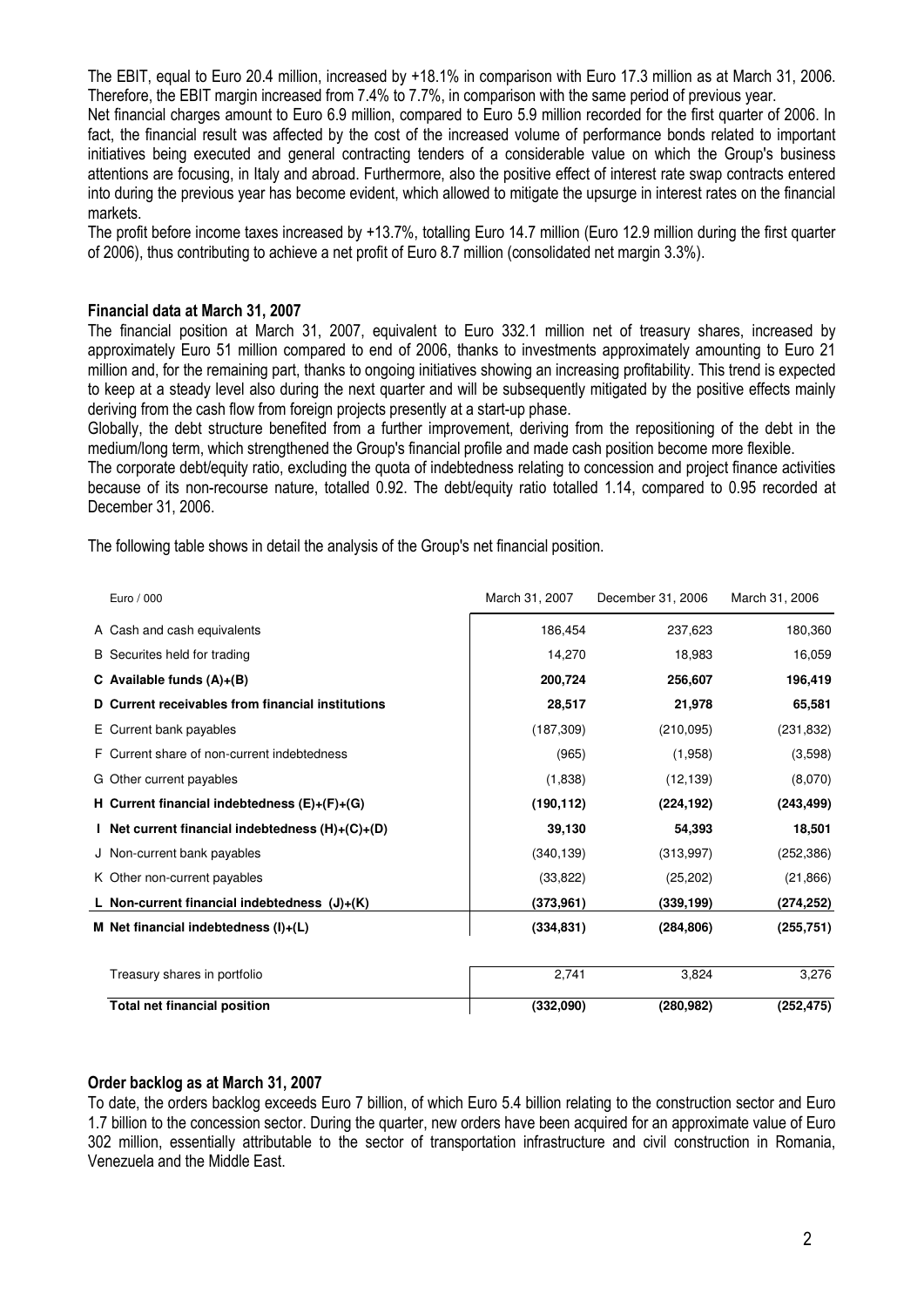The order backlog is constituted by 24% of concessions, by 48% of domestic activities, mainly in the transport infrastructure sector, and by the remaining 28% of construction activities carried out in the Americas, in Algeria, Romania and Turkey, as well as in the up-and-coming sector of oil&gas in the Middle East.

Among the projects acquired during the period, it is worthy reminding the National Stadium "Lia Manoliu" in Bucharest and new road and airport works in Romania. Moreover, new international initiatives, for an amount of Euro 51 million, have been acquired in the sector of industrial plants for the petrochemical industry in Saudi Arabia and Qatar, in addition to a Euro 26 million contract extension related to project for the construction of the Istanbul-Ankara motorway in Turkey.

The following table shows the evolution of the orders backlog, underlining the contribution from the single areas of activity.

| $(\epsilon/M)$                         |                      | 01/01/2007 | New orders | Production | 03/31/2007 |
|----------------------------------------|----------------------|------------|------------|------------|------------|
| Transport infrastructures<br>of which: |                      | 4,356      | 203        | (180)      | 4,378      |
|                                        | Railways and subways | 3,279      | 142        | (118)      | 3,303      |
|                                        | Roads and motorways  | 1,036      | 51         | (59)       | 1,028      |
|                                        | Ports and seaports   | 41         | 9          | (3)        | 48         |
| Hydraulic and hydroelectric works      |                      | 325        | 1          | (44)       | 281        |
| Civil and industrial buildings         |                      | 630        | 99         | (28)       | 701        |
| Concessions                            |                      | 1,699      |            |            | 1,699      |
| Total order backlog                    |                      | 7,009      | 302        | (252)      | 7,059      |

#### Events occurred subsequently to quarter closing

In April, the operating activities started in the main sites devoted to the construction of the new Line C of the Underground of Rome, and to Lot 2 of the "Jonica" National Road ("DG 21"), in connection with which production activities are expected to progress at a regular pace starting from the second half of current year.

As far as concerns the contract relating to the "DG 22 - Maxi Lot 1" of Jonica State National Road (NR 106) it is expected that the executive design will be officially approved by the Board of Directors of A.N.A.S. S.p.A. to be held early in June, after which the sites will be delivered and activities will start.

In May, earlier than contract time-schedule, the second carriageway of the last 25-km section of the Istanbul-Ankara motorway was inaugurated in Turkey, for which an additional contract extension has been agreed during the quarter just ended.

°°°

As regards the attached model statements, in compliance with CONSOB's most recent provisions, it must be noted that the figures listed have not been subjected to complete auditing and, as regards the reclassified statements, the figures listed are not subject to checks by the auditing firm. °°°

Listed on the STAR segment of the Italian stock exchange, Astaldi Group has been active for more than 80 years, in Italy and abroad, in designing and constructing large-scale civil engineering works.

The Group operates in the following areas of activity:

- transportation infrastructure (railways, undergrounds, roads, motorways, ports, and airports);
- hydraulic works and power plants (dams, hydroelectric plants, water systems, oil pipelines, gas pipelines, and water treatment plants);
- civil and industrial construction (hospitals, universities, airports, law courts, construction works for electrical and nuclear plants, car parks);
- operation under concession of works such as hospitals, urban transport infrastructure, car parks.

The Group is currently a General Contractor capable of promoting financial aspects and coordinating all resources and skills for the optimal development and management of complex and high-value public works.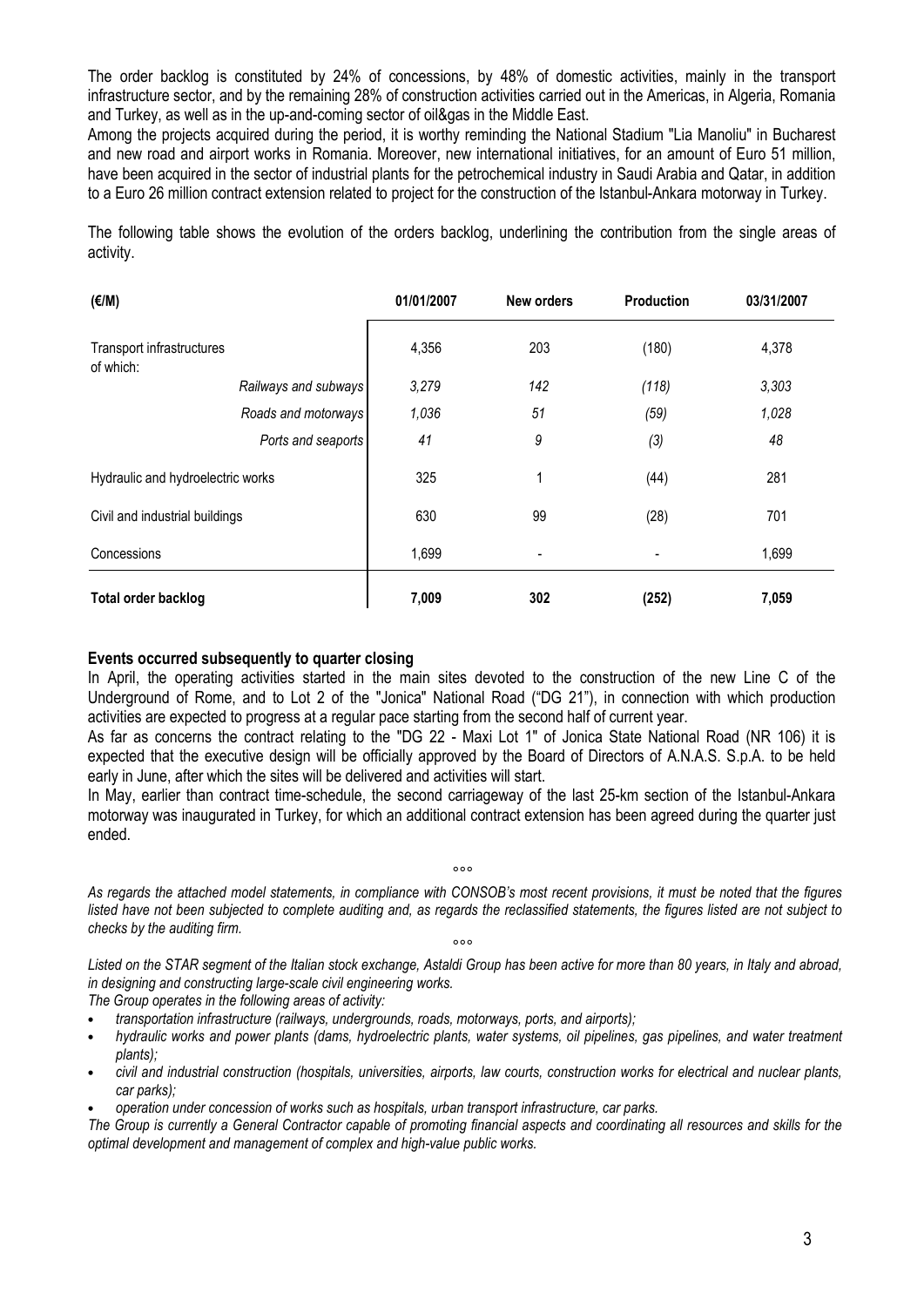#### For further information:

Astaldi S.p.A. PMS Corporate Communications tel. 06/41766389 Tel.06/42020970 Astaldi S.p.A.<br>
tel. 06/41766389<br>
Alessandra Onorati Giancarlo Frè Torelli<br>
IR and Corporate Communications Manager<br>
Giancarlo Frè Torelli<br>
Andrea Lijoi<br>
Andrea Lijoi IR and Corporate Communications Manager Andrea Lijoin Andrea Lijoin www.astaldi.it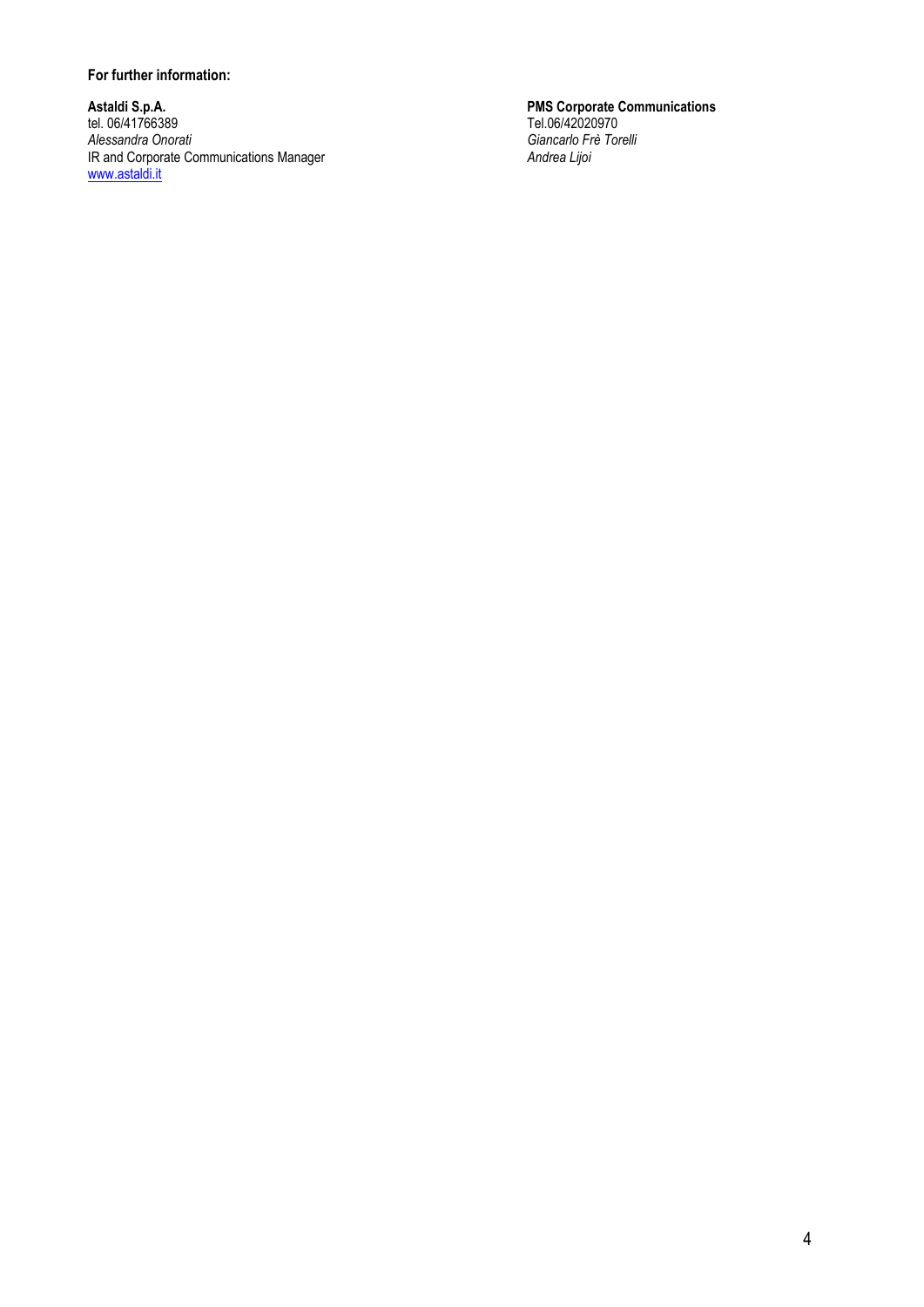### RECLASSIFIED CONSOLIDATED INCOME STATEMENT

| Euro / 000                                                  | Model<br><b>Statement</b><br>Reference | 1Q 2007    | $\%$       | 1Q 2006    | $\%$       |
|-------------------------------------------------------------|----------------------------------------|------------|------------|------------|------------|
| Revenues                                                    | A                                      | 251,621    | 95.2%      | 217,811    | 92.9%      |
| Other revenues                                              | $\boldsymbol{B}$                       | 12,696     | 4.8%       | 16,756     | 7.1%       |
| <b>Total revenues</b>                                       |                                        | 264,317    | 100.0%     | 234,567    | 100.0%     |
| Costs of production                                         | $\cal C$                               | (184, 572) | $(69.8\%)$ | (160, 044) | (68.2%)    |
| <b>Added value</b>                                          |                                        | 79,745     | 30.2%      | 74,523     | 31.8%      |
| Labor costs                                                 | D                                      | (44, 742)  | $(16.9\%)$ | (43, 254)  | $(18.4\%)$ |
| Other operating costs                                       | E                                      | (4,702)    | $(1.8\%)$  | (5, 782)   | (2.5%)     |
| <b>EBITDA</b>                                               |                                        | 30,301     | 11.5%      | 25,487     | 10.9%      |
| Depreciations and amortizations                             | F                                      | (7, 850)   | $(3.0\%)$  | (6, 357)   | (2.7%)     |
| Provisions                                                  | E                                      | (1,600)    | $(0.6\%)$  | (2,061)    | $(0.9\%)$  |
| Write-downs                                                 | $\digamma$                             | (503)      | $(0.2\%)$  |            | 0.0%       |
| (Capitalization of internal construction costs)             | G                                      | 67         | 0.0%       | 215        | 0.1%       |
| <b>EBIT</b>                                                 |                                        | 20,415     | 7.7%       | 17,284     | 7.4%       |
| Net interest charges                                        | H                                      | (6, 875)   | (2.6%)     | (5,897)    | (2.5%)     |
| Impact of measurement of investments under equity<br>method | I                                      | 1,129      | 0.4%       | 1,513      | 0.6%       |
| <b>Profit before taxes</b>                                  |                                        | 14,669     | 5.5%       | 12,900     | 5.5%       |
| <b>Taxes</b>                                                | $\cal L$                               | (6, 162)   | (2.3%)     | (5,289)    | (2.3%)     |
| Net income                                                  | $\boldsymbol{M}$                       | 8,507      | 3.2%       | 7,611      | 3.2%       |
| <b>Minorities</b>                                           | ${\cal N}$                             | 226        | 0.1%       | 510        | 0.2%       |
| Group net income                                            | ${\cal O}$                             | 8,733      | 3.3%       | 8,121      | 3.5%       |